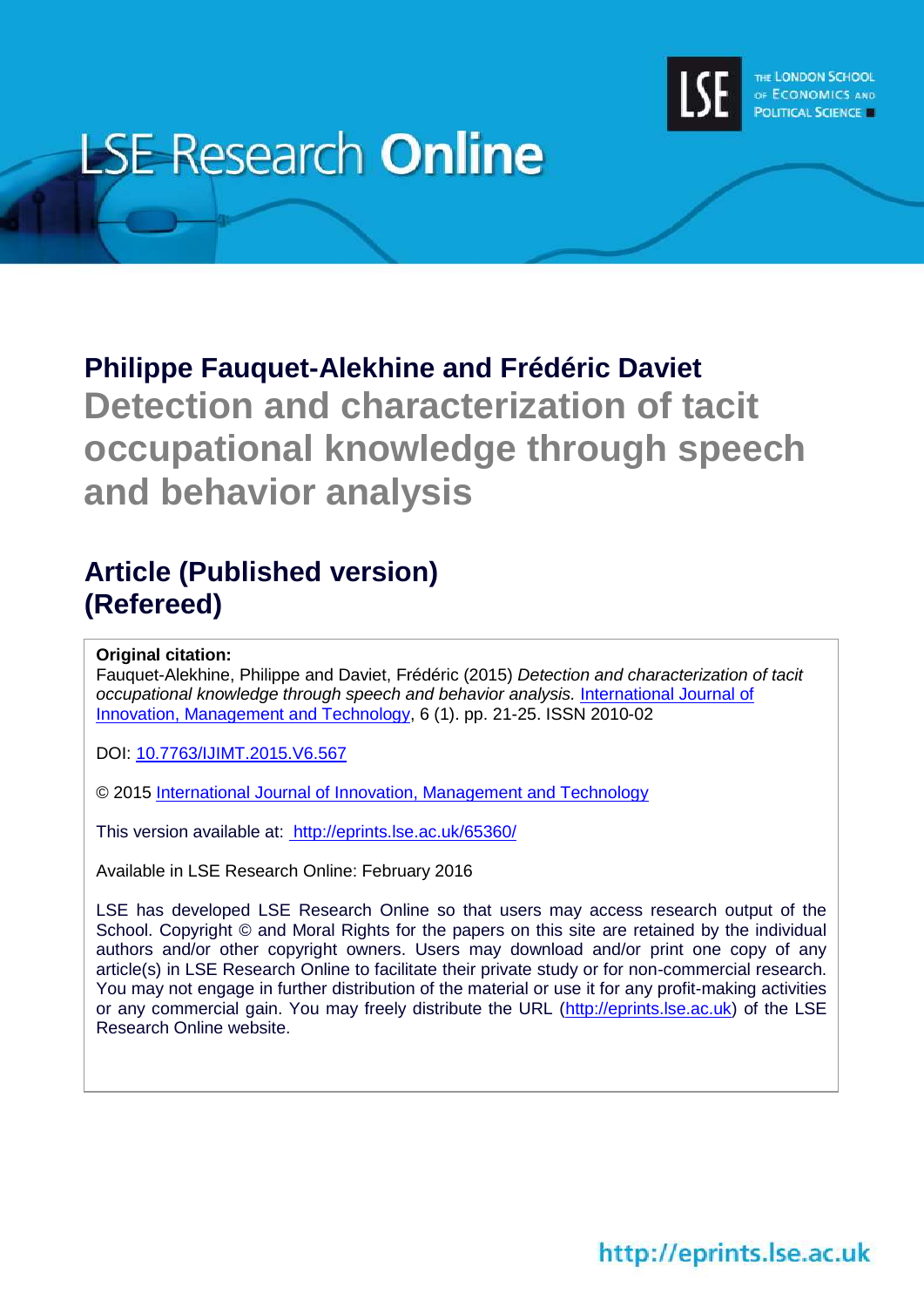## Detection and Characterization of Tacit Occupational Knowledge through Speech and Behavior Analysis

Philippe Fauquet-Alekhine and Frédéric Daviet

*Abstract***—The industrial society facing a "skills drain" with a massive renewal of staffs these years, improving the training of newcomers in the companies has become a key point. More specifically, being able to integrate tacit knowledge as input data of occupational training programs is a significant issue. On the basis of recent work, we developed a protocol helping us, through replay interview of subjective video recordings of activities and additional experiments, to detect and characterize tacit occupational knowledge through speech and behavior analysis. The application case used to illustrate the benefit of the method is the profession of nuclear reactor pilot. Identification and characterization of a tacit knowledge was done and questions raised for further discussion and integration in the training process.** 

*Index Terms***—Behavior, metaphor, simulator, tacit knowledge.** 

#### I. INTRODUCTION

Most long established west European firms such as Electricité De France (EDF) are subject to a high renewal of employees [1], [2]. For a plant such the Nuclear Power Plant of Chinon (EDF, France) which has 1200 employees (all professions included), this "exodus" is considered by some Human Resource analysts as a "skills drain": it appears that in the next ten-fifteen years, 33% of population will be renewed and, currently, young employees represent 13% of the staff. Other analysis suggests that 50% of the staff will be renewed in the next 5 years.

In such a socio-technical context, improving the training of newcomers in the companies is a crucial point [1]. This is achieved, among other means and methods, through the characterization, understanding and formalization of knowledge, know-how and competencies of experienced workers in order to enhance the quality of the input data of the occupational training programs.

Knowledge, know-how and competencies include both declarative knowledge (explicit factual knowledge) including theory and concepts, and tacit knowledge resulting from the experience [3]–[7]. Among these, tacit knowledge is particularly difficult to identify and therefore to characterize,

Manuscript received June 11, 2014; revised December 15, 2014. This work was supported by Electricité de France (EDF).

Philippe Fauquet-Alekhine is with the Department of Social Psychology of the London School of Economics and Political Science, St Clements Building, Houghton Street, London, WC2A 2AE (UK), and the Lab. for Research in Sciences of Energy, Montagret, France. He is also with the Nuclear Power Plant of Chinon, BP0-37420 Avoine, France (e-mail: p.fauquet-alekhine@lse.ac.uk).

Frédéric Daviet is with the Nuclear Training Center of Chinon, France (e-mail: frederic.daviet@edf.fr).

understand and formalize in order to include it within a training program.

Furthermore, a key question is to decide whether or not it must be taught: sometimes, it may be better to let the tacit knowledge develop naturally through the professional curriculum. Hence, innovative techniques and analyses are welcome to investigate and study occupational tacit knowledge and related items.

On the basis of recent work [8] aiming at understanding and characterizing, from field data, the nature of the transmission and the formalization of knowledge (both explicit and implicit) underlying the execution of professional gestures as part of a given work activity, we developed a protocol helping us, through replay interview of subjective video recordings of activities and additional experiments, to detect and characterize tacit occupational knowledge through speech and behavior analysis.

#### II. MATERIAL AND METHOD

The protocol we developed is based on a recent work [8] aiming at retrieving the expert knowledge in individual work situations focusing on professional gestures and leading to the realization of pedagogical tools for transfer of knowledge. It consisted of digital capture of the gesture through subjective and external recordings associated with a goal-oriented verbalization in situations (self-confrontation interviews and reconstruction) in the theoretical framework of the Subjective Evidence-Based Ethnography (SEBE) elaborated by Lahlou [9].

The protocol we developed was structured in four phases:

- 1) preparation phase,
- 2) audio-video capture phase,
- 3) analysis phase,
- 4) additional interviews and experiments.

The preparation phase was to identify the experimental field (location and type of work activity), contact the participants and schedule the experiment and analysis.

The audio-video capture phase involved a briefing with participants (the subject whose activity is analyzed and co-workers), equipping the subject, recording by means of a subcam (presented thereafter), and a short feedback of the researchers to the participants.

The analysis phase was structured in three steps: i)Pre-viewing of recordings without the subject; ii)Replay interview with the subject; iii)Post-analysis of the replay interviews by the researcher.

The additional interviews contributed to validate the findings of the post-analysis. The additional experiments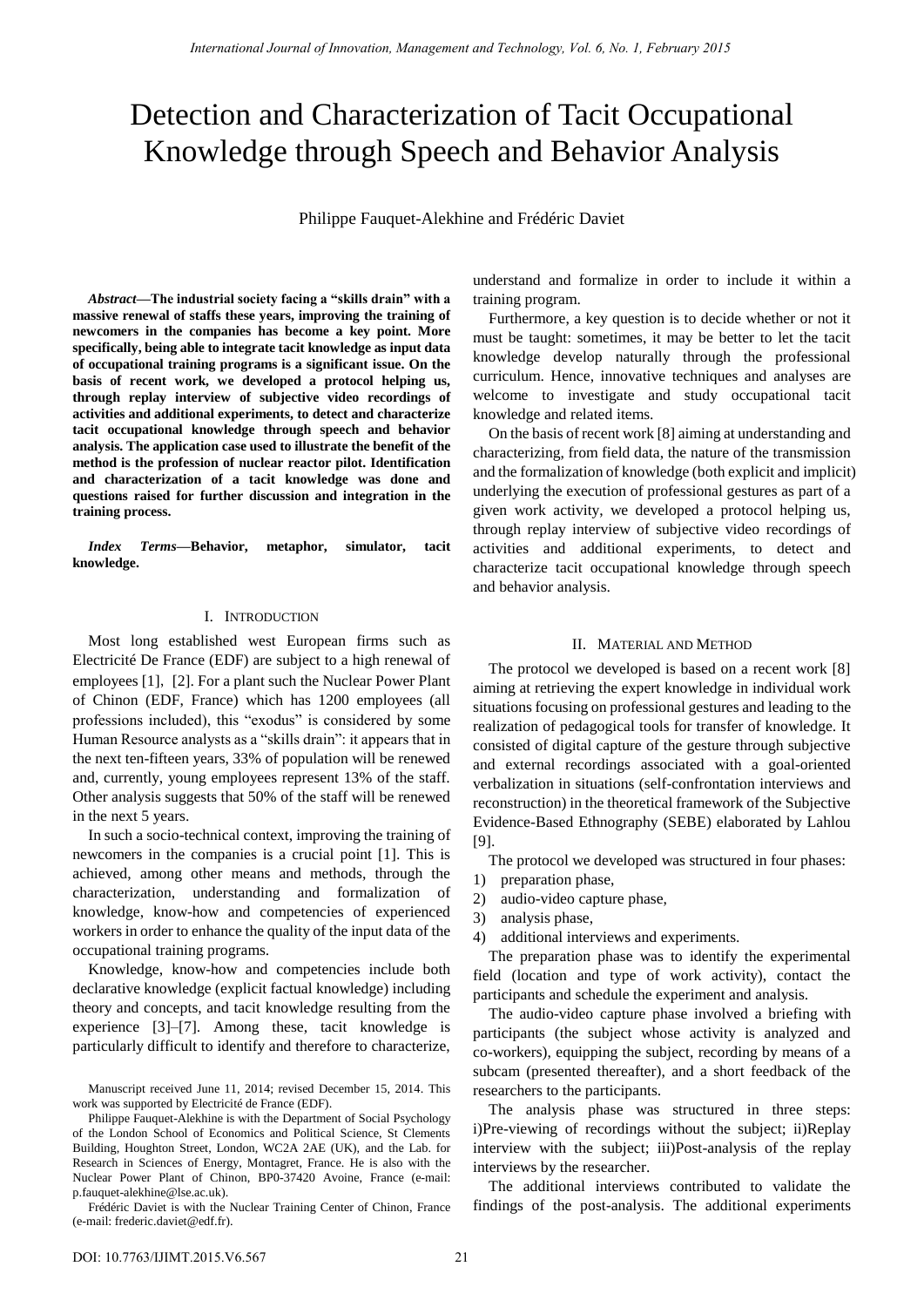helped to enhance characterization of identified tacit knowledge. They consisted of statistical video analysis of subjective recordings.

The replay interview step of the analysis phase applied subjective re-situ interview techniques [10] combining self-confrontation [11] and explicitation interview [12] in the frame of a goal-oriented verbalization applying Activity Theory concepts [13]–[15] and an extended model of competencies in action [16], [17]. It aimed at explaining the subject's activity based on the video recording of the activity according to a subjective situational point of view. Confronting the subject to the subjective video replay captured whilst performing the activity (capture phase), the interview favored the setting in the foreground of the subject, shedded light on what the subject had to do (or not), knew to do (or not), wanted to do (or not), was able to do (or not).

The post-analysis step of the analysis phase provided detection and first characterization of tacit occupational knowledge through the subject's speech analysis (including comparative analysis of verbal elements of speech) whilst explaining the behavior during the activity.

The equipment used for audio-video capture (Fig. 1) was composed of i) a micro audio digital recorder DVR-500-HD2 (Active Media Concept) providing HD video recording up to 1280 x 960 pixels at 25 frames per second, integrated touch 3" color display, SDHC memory expandable up to 32 GB, USB connection, ii) a 4 mm diameter - 40 mm length miniaturized subcam mounted on safety glasses, 480 lines color, iii) an additional lavaliere microphone.

The occupational context chosen for the study was an activity performed by the nuclear reactor pilot in the control room on the French Nuclear Power Plant of Chinon. The activity chosen was common to any pilots' work: in French "le tour de bloc" which may be translated as "block watch-around". This consists in watching and checking operating parameters in the control room. This activity lasts usually from 10 to 30 min. and assumes a replay interview about 1h in the shorter case.

Ten pilots have been involved in these experiments among them six novices. The differentiation between novice and experienced was done according to the criterion of the research department "Risk Management" of the company. They carried out in 2003 a research aiming at characterizing deviation from the expected result in work activities. This is since applied in the company for deviations characterization. Among the parameters selected for the features of the deviation's actor was the time spent in the position; this was divided in three intervals: less than 2 years, between 2 and 5 years, more than 5 years. A worker was identified as novice until 2 years spent in the position and experienced after 5 years. We here decided two differentiate novice from experienced worker at the intermediate level, i.e. 3.5 years.

#### III. RESULTS AND DISCUSSION

#### *A. Audio-Video Capture and Analysis Phase*

The "block watch-around" in the control-room was analyzed for each subject. From the researcher's external point of view observing in live the activity, the task was

performed in a very similar way for all of them. Yet through individual replay interviews based on the subjective video breaking down through a cooperative analysis (subject/researcher) the behavior and associated mental representations of actions and goals, a significant difference was pointed out: while the novice said "I am checking the value of the steam generator pressure here", the experienced pilot said "I am looking whether or not the steam generator pressure goes straight". This kind of metaphorical expressions in experienced subjects' speech was generalized.



Fig. 1. Example of subjective camera device (subcam): Mini camera on glasses, lavaliere microphone, mini-camcorder in belt holster equipping a subject.

Further exchanges with the experienced pilots during the individual replay interviews showed that in fact they were not reading the value of the parameter but looking at the shape of the curve for this parameter. All replay interviews confirmed these trends, illustrating that, after a while, pilots could have developed a faster but reliable way to read information in the control room based on visual clues rather than on reading values. Discussions showed that yet, according to the subjects, this was never taught, even not shared explicitly between workers.

The comparative post-analysis of interviews confronting answers obtained from the questioning of the extended model of competencies in action on one hand, and from the subjective re-situ interview on the other hand, suggested this difference of professional practice between novices and experienced workers was of tacit knowledge type.

#### *B. Additional Interviews*

Interviews with representatives of three other professions involved in watching and checking operating parameters in the control room of the nuclear plant confirmed the previous findings. An expert engineer, a shift operating team manager, and a trainer (all experienced workers) confirmed in individual interviews that they often checked "values going straight" rather than reading formally the value.

Again, discussions showed that, according to the subjects, this was never taught, even not shared explicitly between workers.

#### *C. Additional Experiments*

Therefore, a statistical analysis in depth of the subjective recordings appeared relevant in the aim at finding indications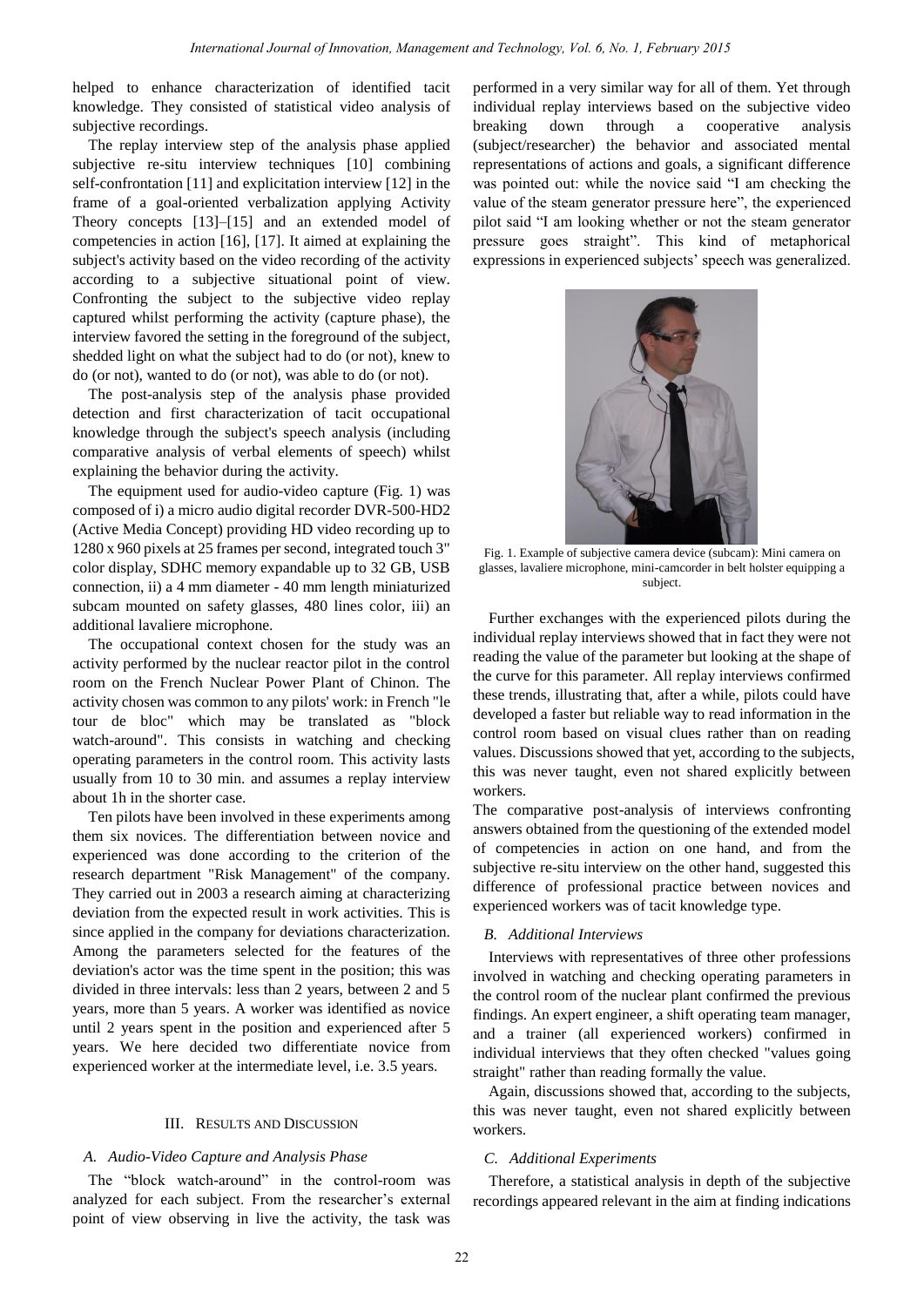regarding the way pilots were catching information. A parameter emerged at once: the time spent by the pilot watching a part of the panel without moving. We called these intervals "stop-vision". We thus counted for each subject the number of stop-visions and calculated the associated rate in occurrence per minute (occ/min), measured the length of each stop-vision and performed a modal analysis of the data per intervals of 1 second. Hence, for novices on one hand and for experienced on the other hand, we obtained a distribution cumulating at rank 1 the number of stop-visions encountered by subjects included in the range [0; 1s], at rank 2 the number of stop-visions encountered by subjects included in the range [1; 2s], and so on until rank 7 cumulating all stop-visions greater than 6 s. For comparison purpose from one subject to another, the absolute cumulative values were normalized for each subject by the total number of stop-visions. Fig. 2 draws the distribution of the proportion of stop-visions per rank for novices and experienced pilots. A Kolmogorov-Smirnov test confirmed the differentiation of the two distributions with  $p<0.05$ . It appeared clearly that experienced pilots spent less time to catch information, with an extreme value of the density equal to 43% and centered at a duration a bit less than 2s. prolonged by a trend to zero towards higher values, while the novices presented an extreme value of the density equal to 29% and centered at a duration a bit higher than 2s. prolonged by a trend significantly not null towards higher values.



Fig. 2. Modal analysis of the stop-visions for pilots ranked per intervals of 1 second.

As said above, the fact that after a few years, pilots could develop this kind of know-how while, according to the subjects, not taught and even not shared explicitly between peers, suggested that this kind of tacit know-how had to develop spontaneously. Two questions then rose: after how much time this kind of know-how may be effective and must this kind of know-how be taught early in the training for the trainees to be efficient faster?

An indication for the first question was found in the analysis of the stop-vision rate. Plotting the stop-vision rates versus time spent in the position (Fig. 3) for all types of pilots showed arrangements of points that could break into two parts, each fitted by a linear line which intersection matched the abscise 2.5. This suggested therefore a hypothesis: this kind of know-how could likely be integrated by the pilots after spending about 2.5 years in the position. This value, lower

than the criterion selected to differentiate novice and experienced pilot, suggested that this kind of how-how was developed before the worker being considered experienced according to former analysis of the research department "Risk Management" of the company.



Fig. 3. Stop-vision rates versus time spent in the position of pilot for each subject.

Regarding the second question about the fact that this kind of know-how might be taught early in the training curriculum for the trainees to be efficient faster, a first assumption was made that if this is applied after such a long period, perhaps it needs time to be integrated by the subject to be efficient from a cognitive standpoint. The contribution of the companionship to this process may be analyzed in future studies. Further investigations are needed to answer correctly the question.

One could object that stop-visions are not reliable as a differentiating indicator about the way a pilot takes information from the control panel, arguing that one may move the eyes without moving the head and thus a given fixed visual field may correspond for one subject to the acquisition of one or two pieces of information while for another subject this is related to more than ten. In order to assess the potential bias induced by this consideration, comparative analyses are planned in collaboration with the Nuclear Training Center of Tricastin (France) and the University of Aix-en-Provence (France) which undertook similar experiments with eyes-tracking systems mounted on glasses.

A final point needs discussion here regarding the fact that subjects often checked "values going straight" rather than reading formally the value and that, according to the subjects, this was never taught, even not shared explicitly between workers. As written here and all along the present paper, this practice was never taught, even not shared explicitly between workers according to the subjects.

Yet, undertaking interviews, the metaphorical expression "values going straight" spontaneously appeared in the subjects' speech to explain their behavior whilst checking parameters. We therefore may assume that, in the daily operating work in the control room, they also use this metaphorical expression. This might mean for example that when an experienced worker asks a novice to check a parameter or gives information to the novice, this metaphorical expression is included non consciously in the exchange. "Non consciously" would explain first that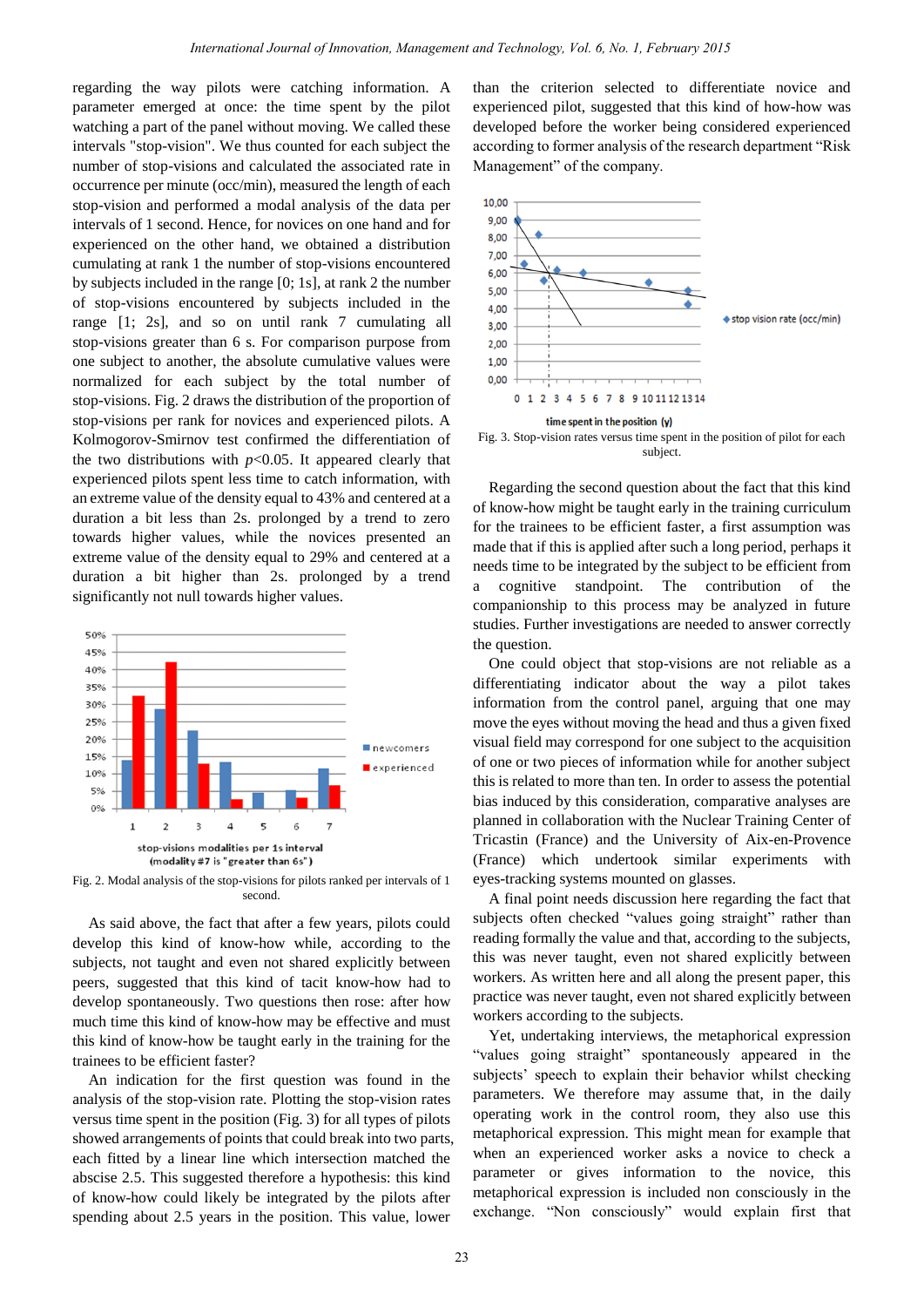according to the subjects the related practice is never taught nor shared between peers. This could suggest secondly that even if not taught nor shared, the novices try to make sense for this expression when earring it, and simultaneously develop and integrate this practice in their own professional style: the verbal exchanges including this metaphorical expression could infer the related professional practice and therefore contribute to its elaboration for the novices. This reminds socialization process in the SECI model of Nonaka & Takeuchi [18], [19] for knowledge transfer and conversion. The model distinguishes four knowledge conversion processes: Socialization, Externalization, Combination, Internalization (SECI). Socialization allows the passage of tacit to explicit to promote transmission from the experienced worker to the novice. Socialization enables the sharing of experience and mental models; it is the case through companionship.

#### IV. CONCLUSION

The study aimed at applying a protocol helping work analysts, through replay interview of subjective video recordings of activities and additional experiments, to detect and characterize tacit occupational knowledge through speech and behavior analysis. This was achieved by implementing, during the replay interview, subjective re-situ interview techniques combining self-confrontation and explicitation interview in the frame of a goal-oriented verbalization applying Activity Theory concepts and an extended model of competencies in action.

The results and analysis showed that the comparative post-analysis of interviews confronting answers obtained from the questioning of the extended model of competencies in action on one hand, and from the subjective re-situ interview on the other hand, could help analysts to detect and give first characterization of professional practices of tacit knowledge type.

The main concluding assumption of this study is that there are tacit know-how that are elaborated with time and therefore with experience, differentiating novices from experienced workers, know-how that perhaps must not be taught on simulators while acquired by oneself or taught through companionship according to a process that remains unclear for the moment.

#### ACKNOWLEDGMENT

The authors would like to thank Dr. S. Le Bellu and Prof. S. Lahlou of the Dept. of Social Psychology, London School of Economics & Political Sciences (London, UK) for their collaboration, advice and technical support.

The authors also thank all the participants to the experiments and observations.

#### **REFERENCES**

- [1] P. Fauquet-Alekhine, "Safety and Reliability for nuclear production," *Socio-Organizational Factors for Safe Nuclear Operation*, Montagret: Larsen Science Ed., vol. 1, pp. 25-30, 2012.
- [2] P. Fauquet-Alekhine and A. Boucherand, "The structuring effects of tools in risky industrial work activity: Failures and solutions,"

*Socio-Organizational Factors for Safe Nuclear Operation*, Montagret: Larsen Science Ed., vol. 1, pp. 63-67, 2012.

- [3] M*.* Polanyi, *Personal Knowledge: Towards a Post-Critical Philosophy*, London: Routledge & Kegan Paul, 1958.
- [4] M. Polanyi, *The Tacit Dimension*, New York: Anchor Books, 1967.
- [5] R. K. Wagner and R. J. Sternberg, "Tacit knowledge and intelligence in the everyday world," In Sternberg, R.J. & Wagner, R.K. (eds), *Practical Intelligence: Nature and Origins of Competence in the Everyday World*, Cambridge: Cambridge University Press, pp. 51-83, 1986.
- [6] M. Eraut, "Non-formal learning and tacit knowledge in professional work," *British Journal of Educational Psychology*, vol. 70, pp. 113-136, 2000.
- [7] M. Polanyi and A. Sen, *The Tacit Dimension*, Chicago, ILL: University of Chicago Press, 2009.
- [8] S. L. Bellu, S. Lahlou, and V. Nosulenko, "Capter et transférer le savoir incorporé dans un geste professionnel (Capture and transfer of embodied knowledge into a professional gesture)," *Social Science Information*, vol. 49, pp. 371-413, 2010.
- [9] S. Lahlou, "How we can capture the subject's perspective? An evidence-based approach for the social scientist," *Social Science Information*, vol. 50, no. 3-4, 607-655, 2011.
- [10] G. Rix, and M. Biache, "Enregistrement en perspective subjective située et entretien en re situ subjectif: Une méthodologie de constitution de l'expérience (Recording in subjective perspective and maintenance in re situ subjective: A methodology of constitution of the experience)," *Intellectica,* vol. 1, no. 38, pp. 363-396, 2004.
- [11] J. Theureau, "L'entretien d'autoconfrontation comme composante d'un programme de recherche empirique & technologique," presented at the IIème Journées Internationales des Sciences du Sport, Paris, pp. 12-15, Nov 2002.
- [12] P. Vermersch, *L'Entretien d'Explicitation* (Explicitation Interview), Issy-les-Moulineaux: ESF Editeur, 1994.
- [13] A. N. Leontiev, *Activité, Conscience, Personnalité* (Activity, Consciousness, Personality), Moscou: Progrès, 1975.
- [14] S. L. Rubinstein, "Le principe de l'activité du sujet dans sa dimension creative (The principle of the subjects' activity in their creative dimension)," in V. Nosulenko and P. Rabardel (Eds.), *Rubinstein Aujourd'hui, Nouvelles Figure de l'activité Humaine,* Toulouse-Paris: Octarès, pp. 129-140, 1922.
- [15] S. L. Rubinstein, *Osnovy Obschej Psykologii* (Fondements de la Psychologie Générale), Moscou: Gosutchpedgiz, 1946.
- [16] G. Le Boterf, Évaluer les compétences Quels jugements? Quels critères? Quelles instances? (Competencies assessment – Which judgments? Which criteria? Which instances?), *Education Permanente*, vol. 135, 143-152, 1998.
- [17] P. Sauve. (2005). Collectives competencies. *Schoolscapes.* [Online]. *6(1).* pp. 3-6. [Online]. Available: http://www.mels.gouv.qc.ca/virage/journal\_ang/PDF/Schoolscapes6- 1.pdf
- [18] I. Nonaka, "The knowledge-creating company," *Harvard Business Review*, vol. 85, no. 7-8, 162-171, 1991.
- [19] I. Nonaka and H. Takeuchi, *The Knowledge-Creating Company*, Oxford: Oxford University Press, 1995.



**Philippe Fauquet-Alekkine** is a member of the Society of Mechanical Engineering (IAENG). He is a doctor in physics from the University P. & M. Curie (Paris, France) and a work psychologist from the Conservatoire National des Arts & Métiers (Paris, France). Regarding human science, his scientific productions especially concern the analysis of work activity, its modalities and contributions, its application in industrial environment. They also

concern more specific sides as the psycho-linguistic approach for analysis or operational communication, or cognitive aspects of non-simulated work activities or of learning and training on simulator. For the industrial field, he investigates aerospace, airlines, navy, nuclear industry, and medicine.

He is currently a human factors consultant at the Nuclear Power Plant of Chinon (France), a researcher at the Laboratory for Research in Science of Energy (France) and sponsored by Electricité de France for a research program with the Dept. of Social Psychology (LSE, London, UK). Since 2012, he is teaching at the interuniversity diploma "Crisis Management in the Medical Field", Toulouse University (France). He is a co-editor of a book